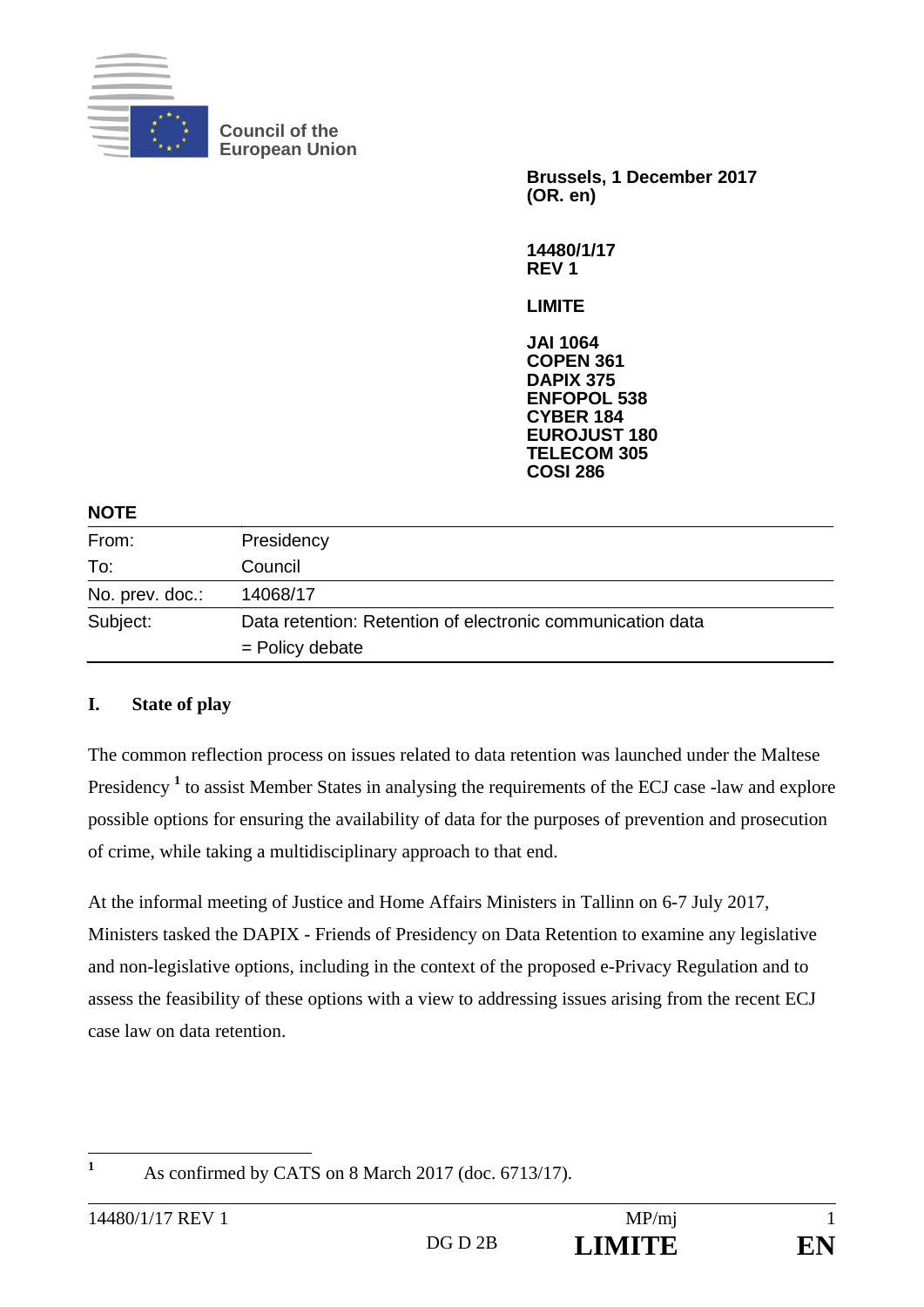The Estonian Presidency actively pursued work in this context. The group held 4 meetings to exchange views on the main options and related elements identified in the course of the common reflection process. On 16 October 2017, during a joint meeting of the DAPIX- FoP on data retention and WP on Telecommunications and Information Society (TELECOM), an initial exchange of views was held regarding the draft e-Privacy Regulation. With a view to preparing the Council debate, on 13 November, CATS exchanged views on the current state-of-play and expressed general support for the approach of the Presidency, as outlined in this document.

Taking into account the outcome of discussions thus far, the Presidency considers that further work should focus on three main elements regarding a data retention regime for the purpose of prevention and prosecution of crime in light of the jurisprudence of the EUCJ, without excluding any other possible elements that may arise during the discussions.

- 1. Ensuring availability of data: in this regard, it is necessary to ensure coherence between the draft e-Privacy Regulation and retention of data for the purpose of prevention and prosecution of crime. First and foremost, the rules and obligations applicable to service providers in the context of the draft e-Privacy Regulation should not prevent the possibility for adopting specific rules in domestic or EU legislation with the purpose of retaining data for prevention and prosecution of crime. In this regard, specific attention should be paid to a better delimitation of the scope of application of the draft Regulation in light of the arguments of the Court stemming from the interpretation of the scope and structure of the current e-Privacy Directive. It is also recalled that in its Conclusions of 19 October 2017 **<sup>2</sup>** , the European Council underlined "the necessity of increased transparency in platforms' practices and uses".
- 2. Restricting the scope of the data retention framework for the purpose of prevention and prosecution of crime, taking into account requirements of the jurisprudence.
- 3. Setting out strong safeguards for access to retained data based on strict necessity and proportionality test.

 **2** EUCO 14/17.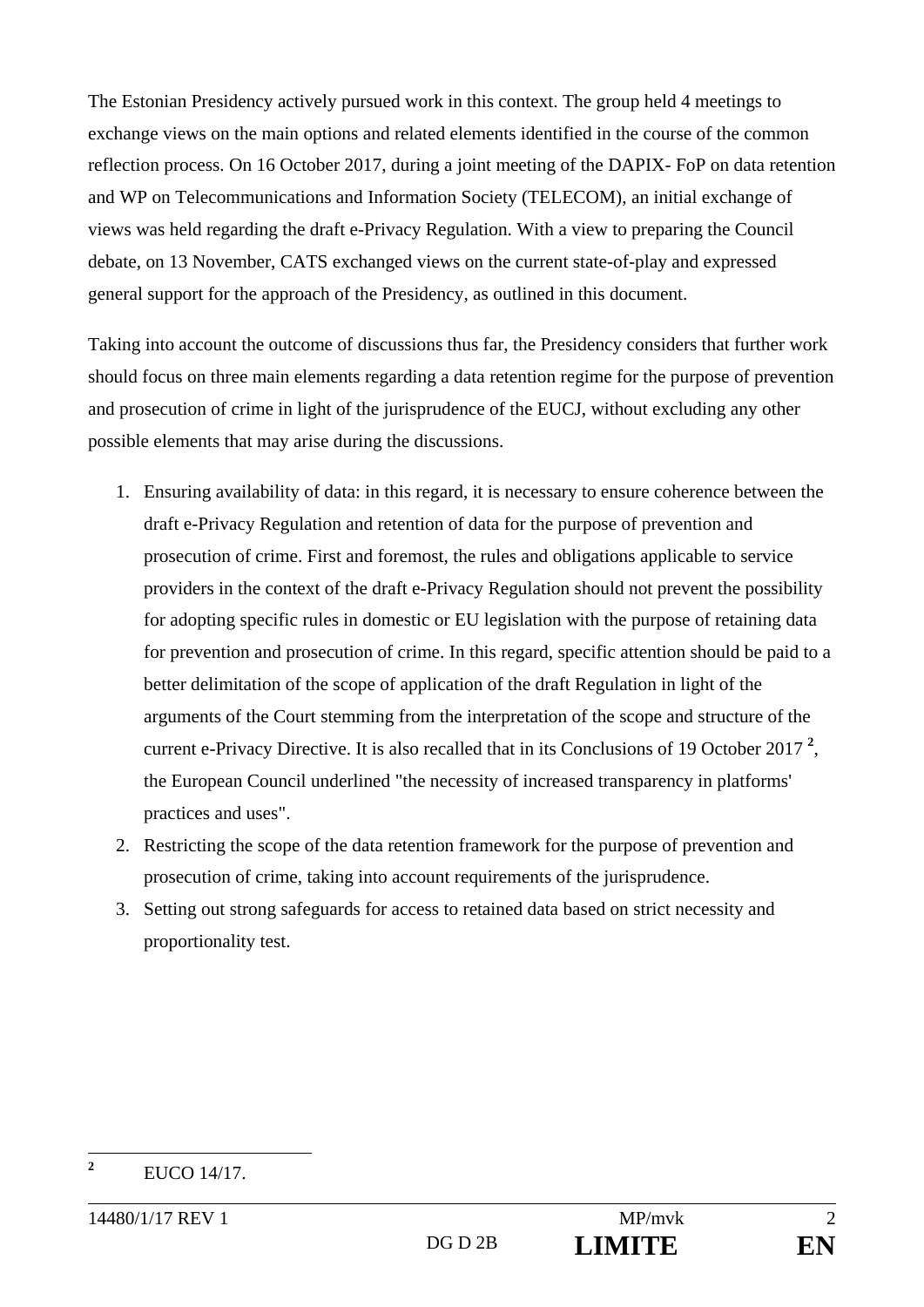Regarding the issues related to the availability of data in the context of the draft e-Privacy Regulation, the WP TELE has been invited to further reflect on the issues discussed at the joint meeting on 16 October 2017<sup>3</sup>. The Presidency will thereafter assess the next steps in that context.

A number of specific elements on which further work should be carried out were identified by delegations with a view to restricting the data retention framework and ensuring strict safeguards for accessing and use of the data stored. The input of delegations at the last meeting of DAPIX - FoP on 6 November 2017 and CATS on 13 November 2017 is reflected accordingly.

# **Ministers are invited to:**

- **take note of the progress achieved so far,**
- **present their views on the elements outlined below with a view to guiding further work on these issues at expert level, closely associating the Commission and the relevant EU agencies.**

# **II. Specific elements**

The concept of restricted data retention and targeted access, as presented by the EU CTC and Europol <sup>4</sup> could eventually serve as a basis for developing a data retention framework, whether at national or EU level, as a preventive measure for a mandatory storage of communication metadata for the purposes of fighting crime, while taking into account the ECJ requirements.

At CATS, some delegations have underlined that in principle an EU instrument on data retention would ensure a common reference framework across the EU, ensuring legal certainty and predictability of the legal framework and a level playing field for all the stakeholders concerned. However, at this stage the majority supported continuing the collective examination of the specific elements that would facilitate reflections at national level and ensure as a minimum the possibility for Member States to adopt national measures on data retention for the purpose of prevention and prosecution of crime.

 **3** See Progress Report to the Council "Transport, Telecommunications and Energy", doc. 14374/17.

**<sup>4</sup>** WK 9374/17 (p. 28-34), WK 9699/17.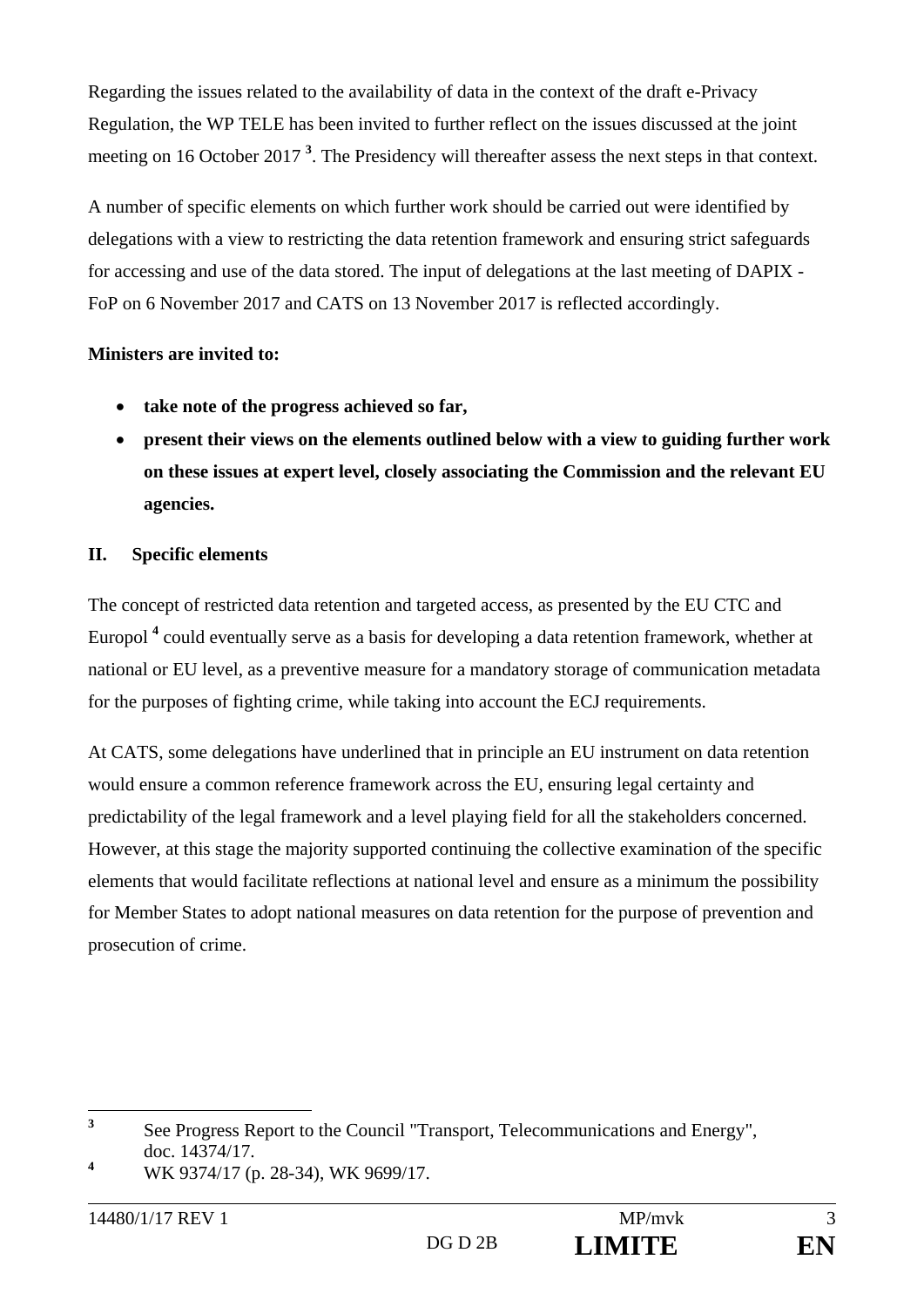As emerging from the discussions at expert level thus far, a certain number of general principles and specific elements to substantiate the concepts of restricted data retention and targeted access could be considered in the context of developing a data retention framework.

### **General principles**

The concepts of restricted data retention and targeted access are premised on the following general understanding:

- The Charter does not exclude limitations to the exercise of rights and freedoms laid down therein, provided such limitations fulfil the specific conditions set out in Article 52 (1) of the Charter and in particular provided they meet a strict proportionality and necessity test. It is recalled that, according to the settled case-law, a strict necessity test implies that there must not be a less intrusive measure that is equally effective to achieve the pursued objective.
- The Charter "does not prevent" **<sup>5</sup>** data retention legislation, but the Court rules out "general and indiscriminate retention of all traffic and location data of all subscribers and registered users relating to all means of electronic communication". However, it does not solely permit targeted data retention. There are other legally possible regimes for non-general data retention.
- The measure has to be limited to what is strictly necessary, be based on objective evidence and needs to set out clear and precise rules. The ECJ mentions that such limitation could be done by restricting data retention to (i) data pertaining to a particular time period and/or geographical area and/or a group of persons likely to be involved, in one way or another, in a serious crime, or (ii) persons who could, for other reasons, contribute, through their data being retained, to fighting crime *<sup>6</sup> .*

 **5** Cf. Tele 2, para. 108.

**<sup>6</sup>** Cf. Tele 2, para 106.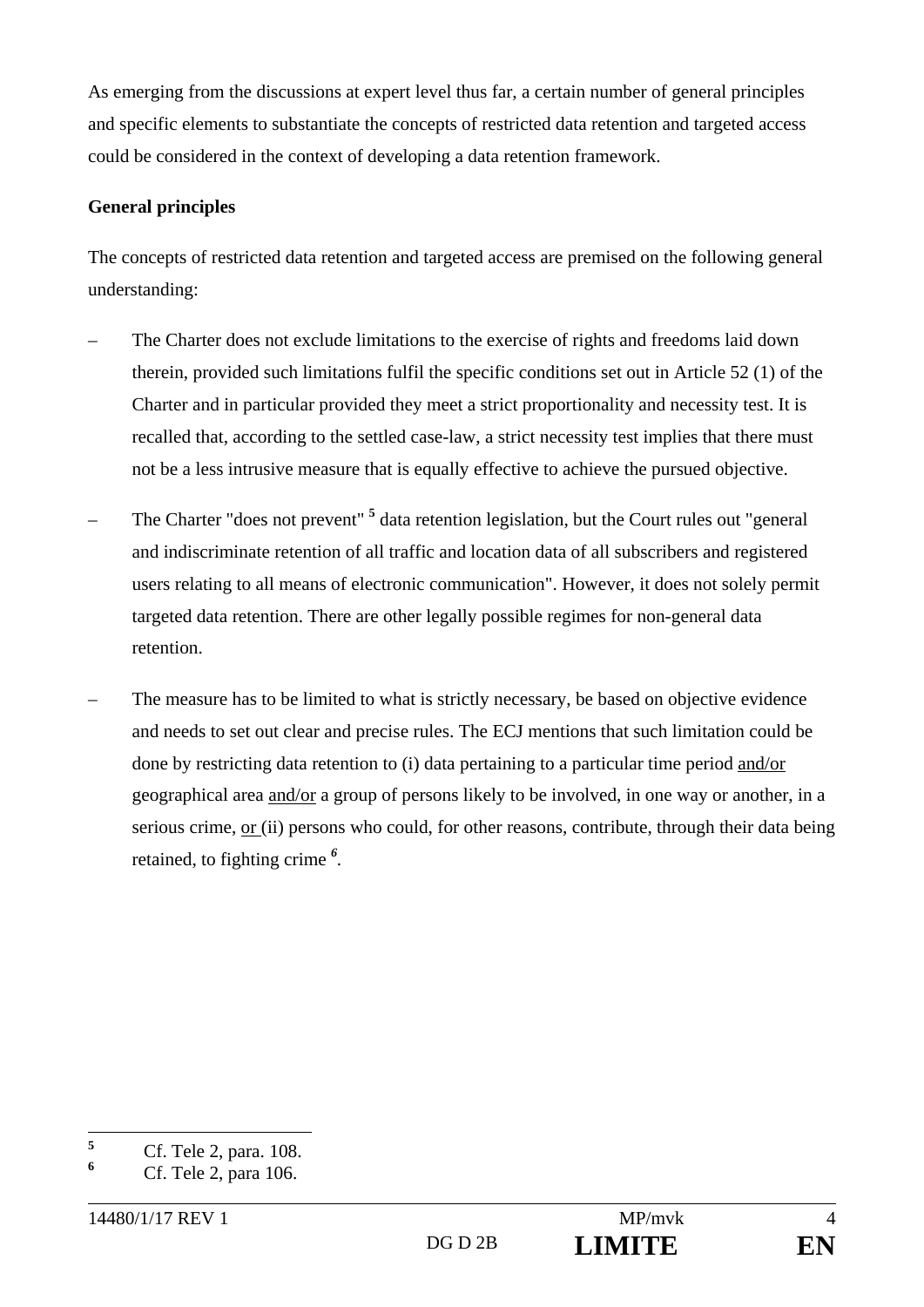- The systematic storage of metadata for the purposes of fighting crime is possible, insofar as a strict proportionality and necessity test are met (as regards categories of data, means of communication, persons concerned and retention period); a connection between the data that is retained and the objective pursued must be established on the basis of objective criteria**<sup>7</sup>** .
- The potential scope of application of a restricted data retention system needs to be effective for the protection of public security interests, so that the restrictions applied would not render the measure irrelevant for the purpose pursued (i.e. public security interests).
- A differentiated approach as regards the two levels of interference (*first level interference* the data retention obligation for the purposes of fighting serious crime, and *second level interference* - access to and use of data stored) could be considered, while aiming at a comprehensive safeguards framework that would be compatible with the Court's requirements as a result of the cumulative effect of the specific safeguards introduced at each of the two levels of interference. Both interference levels must comply with the necessity and proportionality tests.
- Strong safeguards and limitations as regards access and use by competent authorities of the data retained assist in mitigating the overall impact of the interference of the measure, in particular by ensuring that access is granted solely to specific data needed for a particular investigation**.** The latter should reduce the impact on individual freedoms and rights to a minimum.

**7**

Cf. Tele 2, para 110 and most recently PNR Canada, para 191.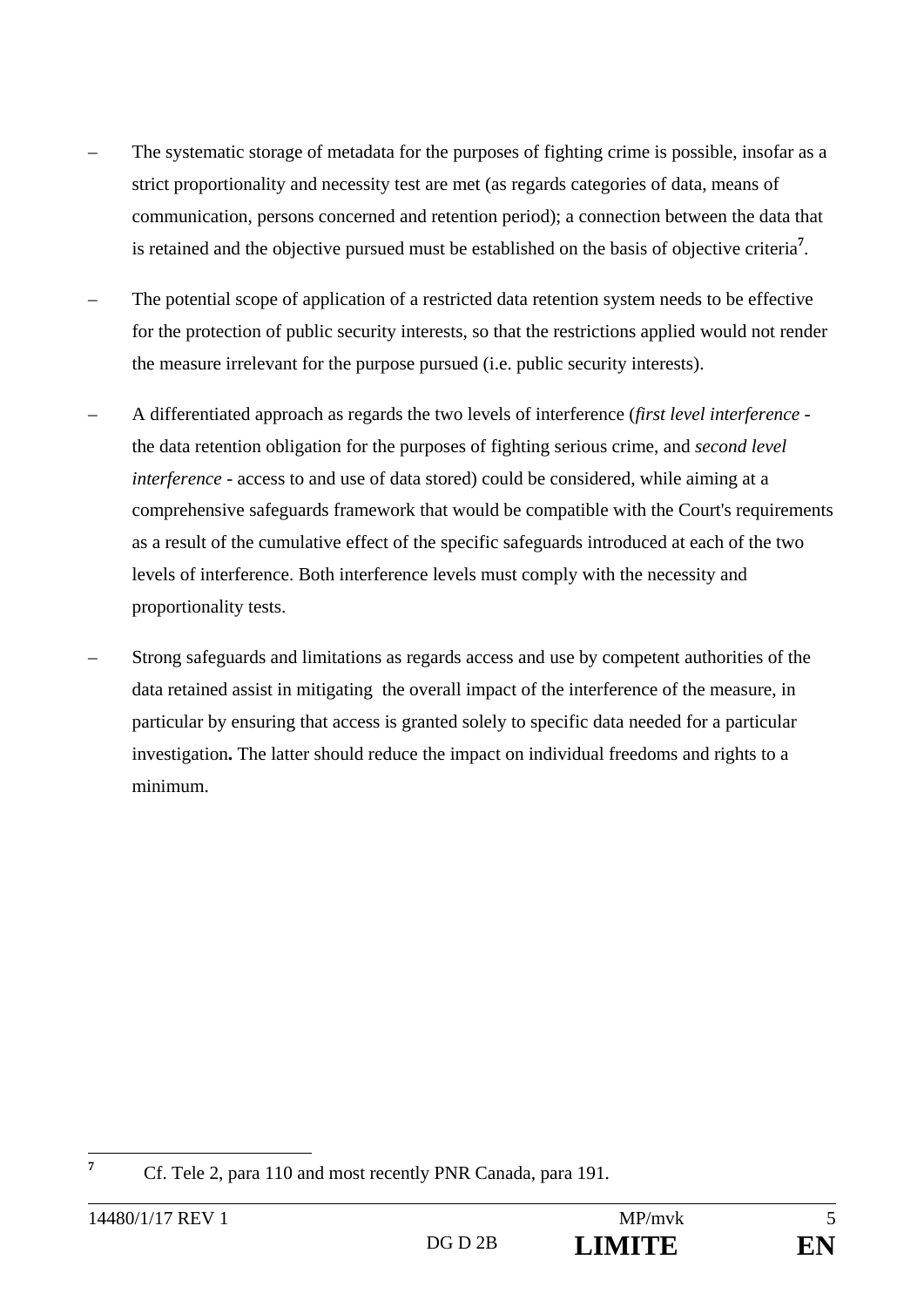### **Level 1 interference: restricted data retention**

A certain number of specific proportionality/necessity filters could be considered in this context:

**limiting data categories** - applying a "peeling off" approach, so that data which is not strictly essential and objectively necessary for the purposes of the prevention and prosecution of crime and safeguarding public security is not included in the data retention framework. It would be important to establish and demonstrate this link. In principle, the necessity test would **not** focus on groups of persons or specific geographical areas within the territory of a Member State. The latter is without prejudice to operational practices in the Member States regarding the supervision of groups of persons or locations in the context of criminal proceedings in line with national law.

As a basis for this approach a matrix should be developed with different categories of data for which retention from a technical point of view is possible. The matrix should contain the main categories of data (e.g. content data, traffic data, location data, subscribers' data) and multi-level sub-categories. The objective would be to arrive at a matrix of "retainable" categories of data relevant for criminal investigations, while excluding all categories that are not absolutely essential.

It is recalled that as referred at the Council in June, there is a common understanding of delegations that basic subscriber information, in particular an IP address attributed to an user does not fall within the scope of the Tele 2 Judgment<sup>8</sup>. Furthermore, the data delimitation should be future proof to allow for taking into account technological developments.

Europol is encouraged to facilitate preparatory works for such a data matrix at technical level in close cooperation with experts from the Member States with a view to further examination in DAPIX -FoP.

**8**

doc. 9802/17.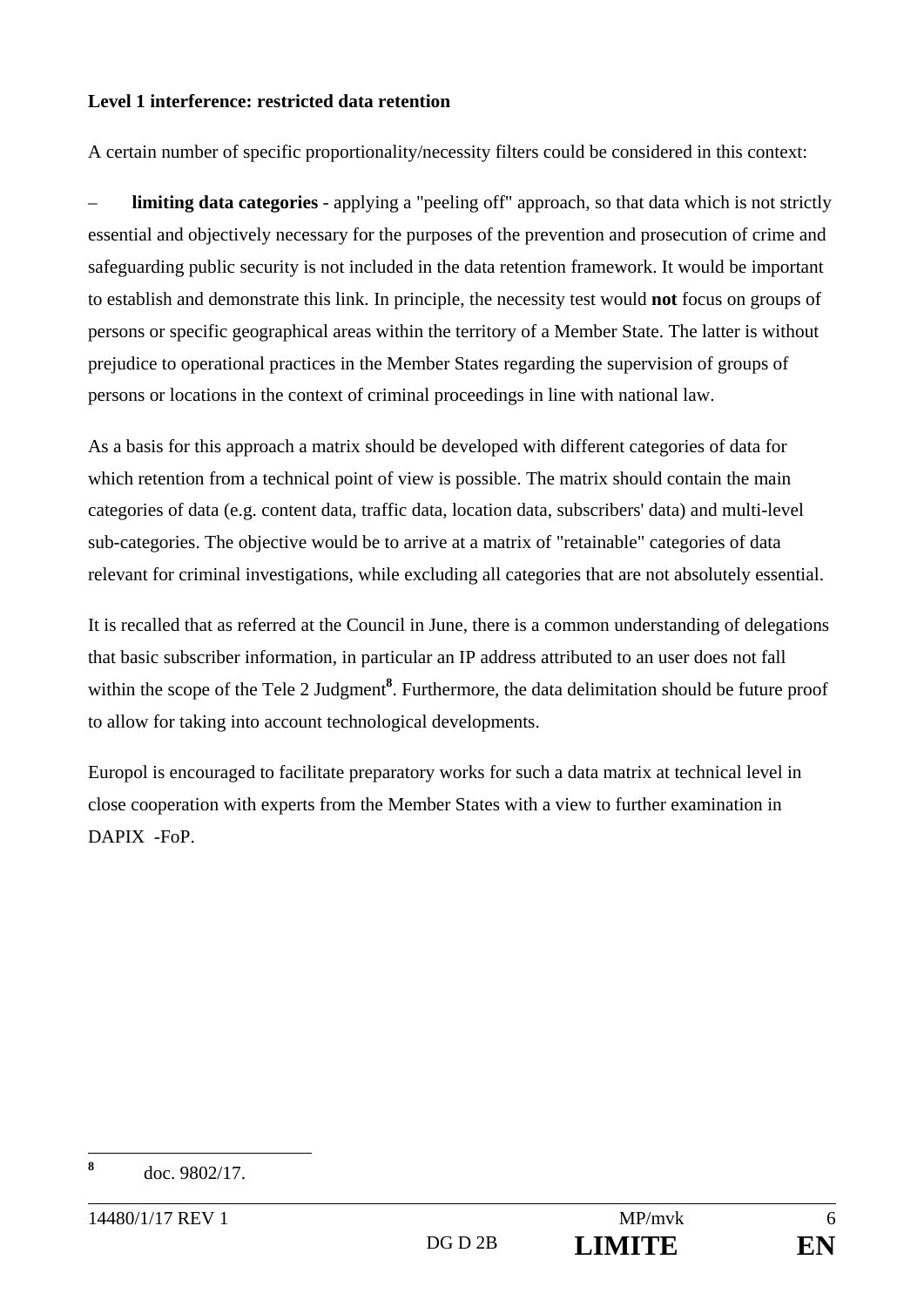– **renewable retention warrants** addressed to providers operating in the territory of the MS on the basis of a strict necessity test carried out with regard to the various types of providers offering services based on their size and the type of service they offer (it may not be necessary to include all providers, as some have very specialized services) and regular threat assessments in individual MSs; this measure could ensure that the link between the data retained and the purpose pursued is established and adjusted to the specific circumstances in each individual MS. It would therefore be possible that the retention warrants to providers would mandate retention of different types of data in the given period subject to the threat assessment.

**limited storage period** - the prescribed storage period should not exceed what is strictly necessary for the purposes of prevention and prosecution of crime; to respond further to the requirement of the proportionality principle, a differentiation of the retention period across the different categories of data taking into account the sensitivity of the data concerned could be considered; irreversible erasure of the data at the end of the retention period should be prescribed (unless the data is kept for business purposes).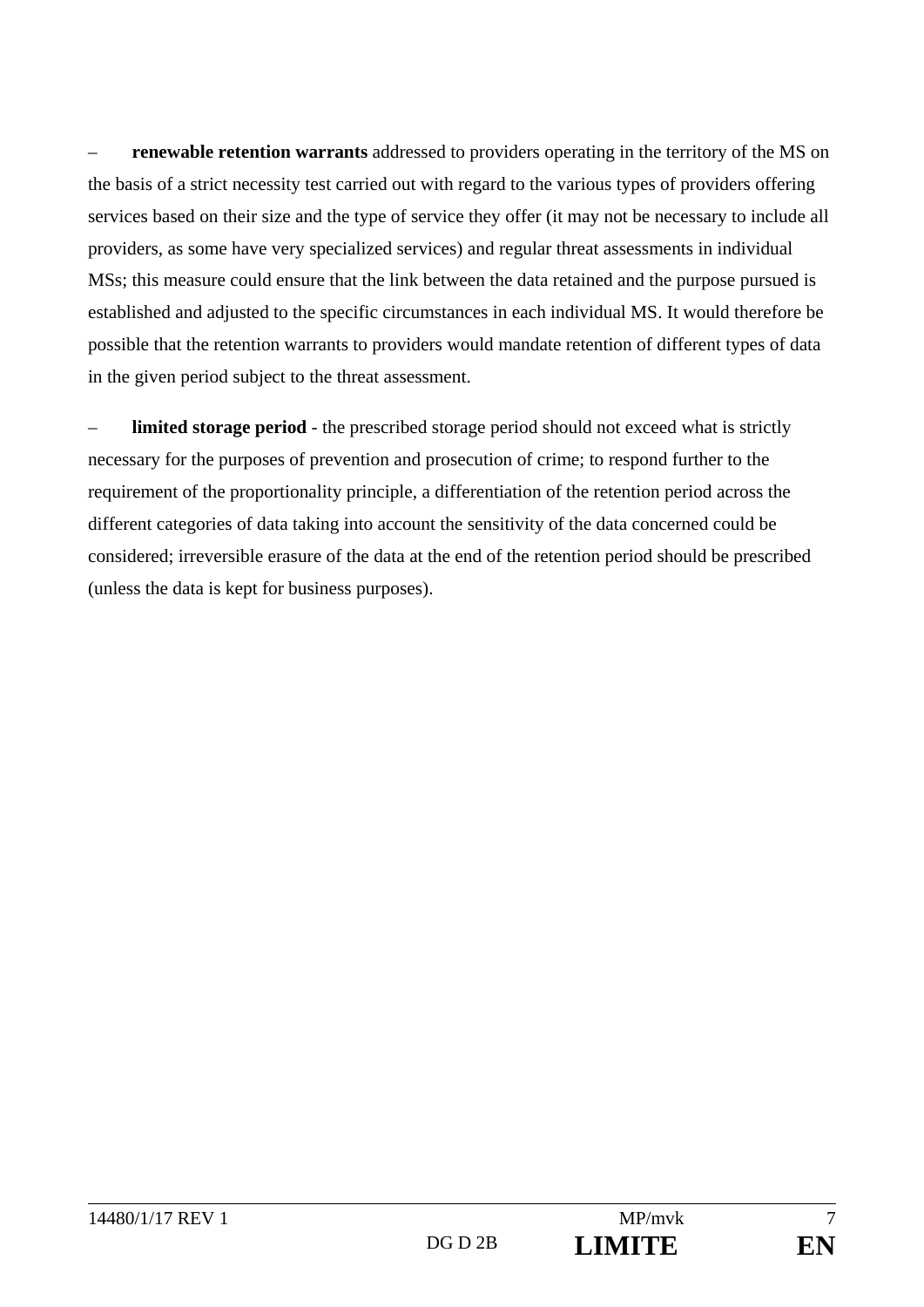– **ensuring the security of the data stored** - the ECJ requires "imposing minimum safeguards, so that the persons whose data has been retained have sufficient guarantees of the effective protection of their personal data against the risk of misuse<sup>9</sup>". Therefore, envisaging requirements for data security, e.g. storing the data in the  $EU^{10}$  could be considered. The impact on the various business models should be considered, as well as the possibility to pursue broader application of certain privacy- by- design solutions, such as, for example, homomorphic encryption, which allows encrypted searches with decryption possible only on the basis of a warrant or searchable encryption. Another option to explore would be pseudonymisation, a method where names are replaced by an alias so that data is no longer connected to a name. In contrast to anonymisation, it is possible to reidentify the data with the name of the person. Review by an independent authority of compliance with the level of protection guaranteed by EU law with respect to the protection of individuals in relation to the processing of personal data must be also ensured **<sup>11</sup>**.

### **Level 2 interference: Targeted access to retained data**

The Court's criteria for access and use of stored data are clearly outlined in Digital Rights and Tele 2 cases. In this respect the following elements could be considered:

– restricting access for the purpose of fighting only certain categories of crime, e.g. serious crime, such as organised crime, terrorism, child abuse, or other crimes, insofar as there is a life threatening or urgent situation in a particular case, or if it may seriously impact on the physical or psychological integrity of the victim (e.g. online stalking or harassment), or in cases of missing persons, or cyber- enabled crimes;

 **9** <sup>9</sup> Cf. Tele 2, para 109.

<sup>&</sup>lt;sup>10</sup> Cf. Tele 2, para 122.

**<sup>11</sup>** Cf. Tele 2, para 123.